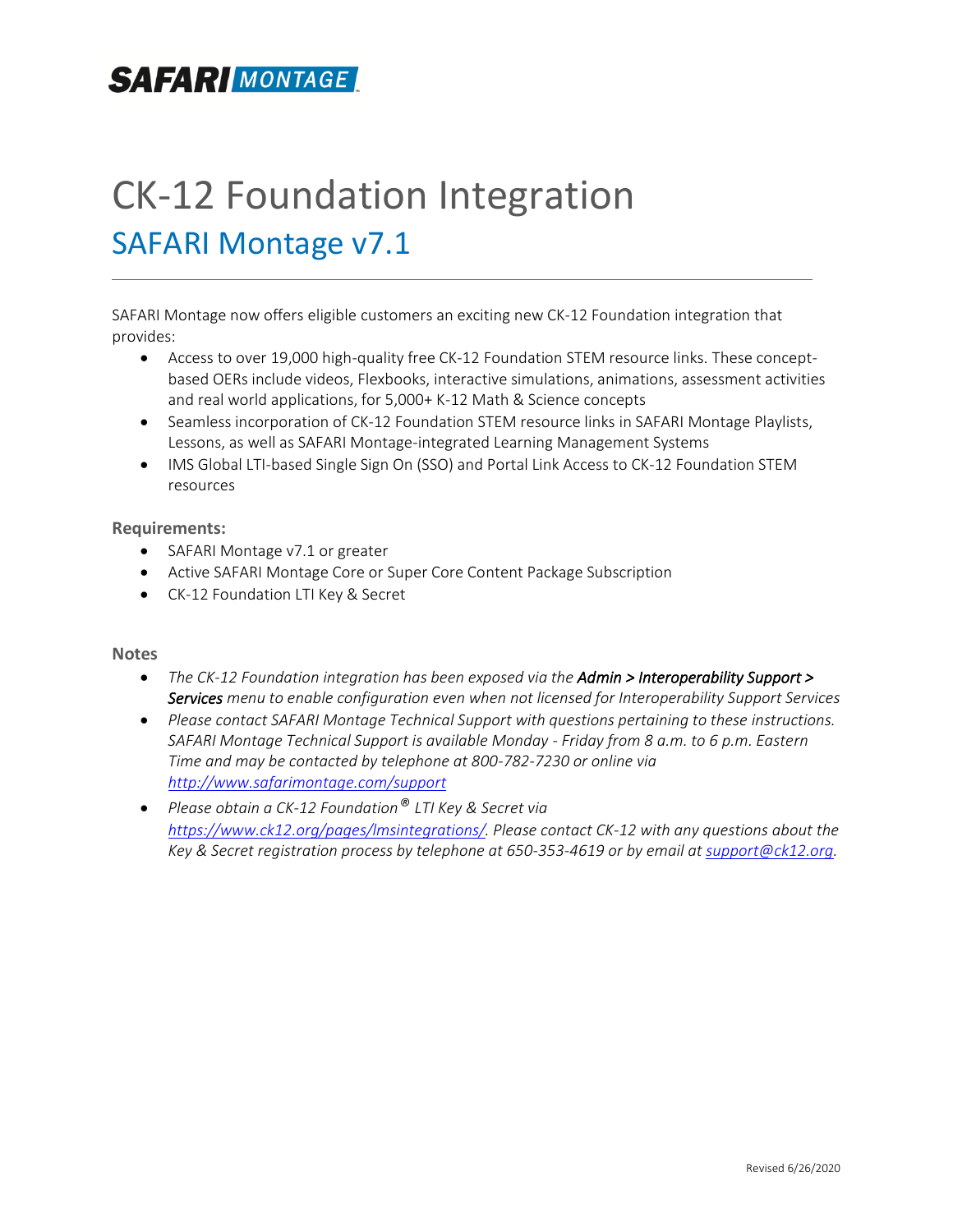### SAFARI Montage Configuration Instructions

- 1. Obtain a CK-12 Foundation key & secret via the registration form available at <https://www.ck12.org/pages/lmsintegrations/>
	- a. When filling out the request form select "Safari-Montage" for the LMS type
- 2. Activate the CK-12 Foundation Integration:
	- a. Navigate to Admin > Interoperability Support > Services, locate the CK-12 Foundation integration, and click activate
	- b. Click on settings and enter the following:
		- Key: CK-12 Foundation supplied LTI Key
	- Secret: CK-12 Foundation supplied LTI Secret
	- Link URL: [Generated automatically]

| <b>IMS Global LTI Provider</b> |                                                                                             |  |  |  |  |
|--------------------------------|---------------------------------------------------------------------------------------------|--|--|--|--|
| Provider: CK-12 Foundation     |                                                                                             |  |  |  |  |
| Key:                           | <b>AND REAL PROPERTY AND INCOME.</b><br><b>CONTRACTOR</b>                                   |  |  |  |  |
| Secret:                        |                                                                                             |  |  |  |  |
| Link<br>URL:                   | https://www.ck12.org/auth/launch/lti/ltiApp/eyJyZWRpcmVjdCI6Imh0dHBzOi8vd3d3LmNrMTIub3JnIn0 |  |  |  |  |
|                                | Save<br>Cancel                                                                              |  |  |  |  |

- c. Click Save to save changes
- 3. Click the schools link to refine schools and user types that will have access to CK-12 via SSO portal link



a. Select/deselect schools and user types that will have a CK-12 portal and/or dashboard link access.

| <b>Interoperability Support Services</b>              |                             |                          |                                                    |  |  |
|-------------------------------------------------------|-----------------------------|--------------------------|----------------------------------------------------|--|--|
|                                                       | $c$ K-12                    |                          |                                                    |  |  |
|                                                       | <b>CK-12 Foundation</b>     |                          |                                                    |  |  |
|                                                       | Cancel<br>Save              |                          |                                                    |  |  |
| <b>School</b>                                         | <b>Show on Portal Links</b> | <b>Show On Dashboard</b> |                                                    |  |  |
| All Schools (Selections will change for all schools.) | All   None                  | All   None               | Select for all schools<br>$\overline{\phantom{a}}$ |  |  |
| New Hope-Solebury High School                         | $\overline{\mathbf{v}}$     | $\overline{\mathbf{v}}$  | Students and above<br>$\overline{\phantom{a}}$     |  |  |

b. Click Save to save changes